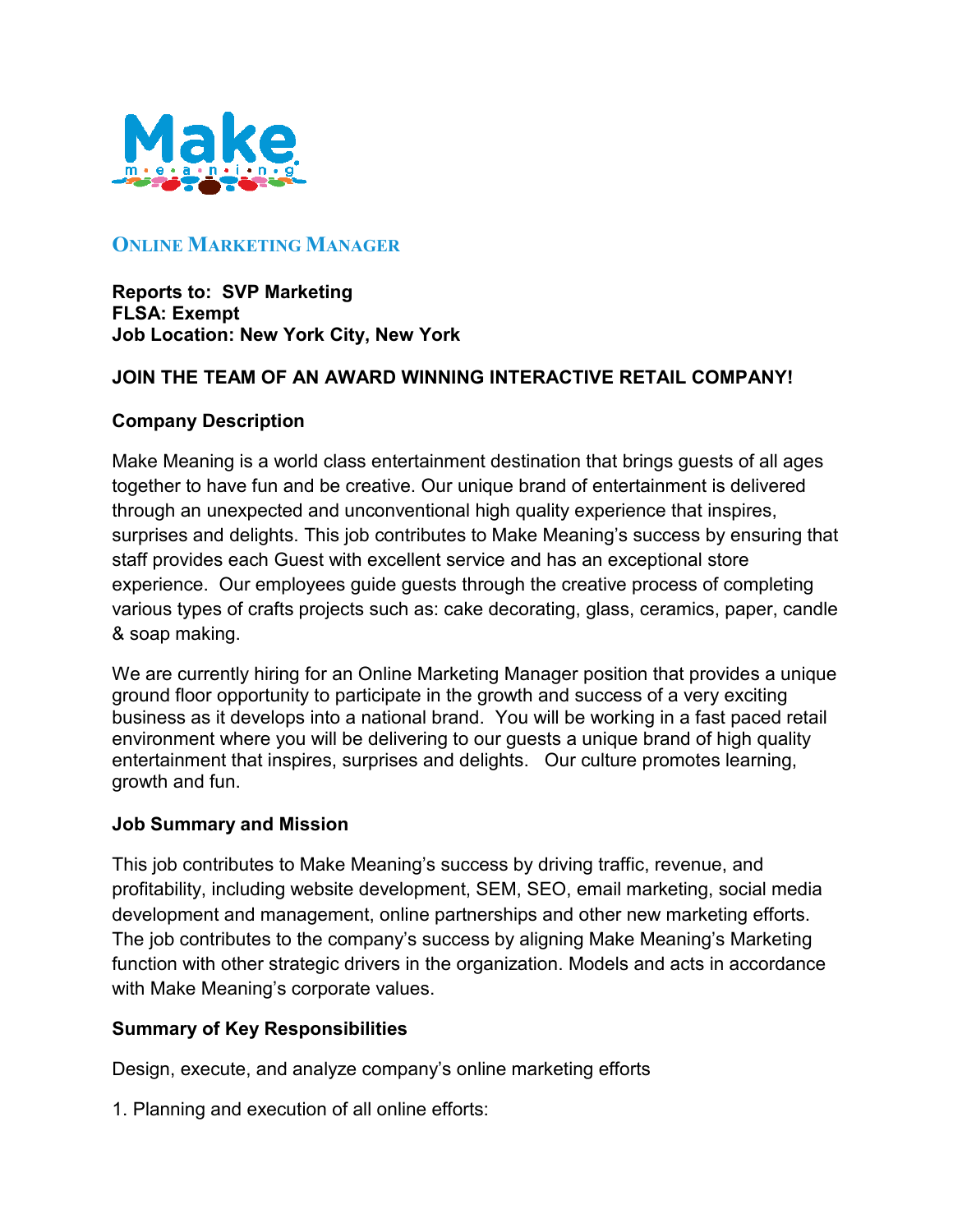- Responsible for developing and overseeing online strategy including short and long term goals with a focus on customer acquisition metrics and overall profitability.
- Design and implement integrated social media campaign
- Develop and implement strategies to improve website and increase website traffic, conversion rates, average transaction size, customer profitability and customer retention.

2. Lead online marketing analytics:

- Responsible for placement, tracking and analytics of all online advertising activities.
- Track, measure and report performance and ROI for all online advertising.
- Analyze web metrics and make recommendations to improve website performance including new ways to drive website traffic and revenue opportunities.
- 3. Drive profitable revenue:
	- Increase revenues from pay-per-click programs by analyzing and reporting on current results, maintaining target ROI's and ensuring new products are properly marketed.
	- Create innovative ways to drive SEO results, including the use of links, partnerships, social media, content, and videos.
	- Lead email marketing efforts.
	- Establish an innovative social media identity.
	- Develop and manage online customer experience.

## **Required Qualifications:**

- Must have at least 5 years of Web/E-commerce experience
- Prior experience working in a fast paced leisure entertainment, retail, service or restaurant environment
- Dynamic and results-oriented, with positive attitude and solid work ethic
- Strategic thinker who can also handle day to day details
- Expertise in SEM, SEO, Email, Social Media, and other online marketing techniques
- Data driven, analytical thinker with ability to turn data into knowledge and recommendations
- Strong E-commerce current industry experience with good understanding of what drives online conversion and sales success
- Demonstrated successful track record and expertise in creating a profitable customer acquisition funnel
- Prior experience building retail integrated digital media campaigns
- Proficiency in most popular social media networks such as: Facebook, Twitter, Instagram, Pinterest, blogging sites etc…